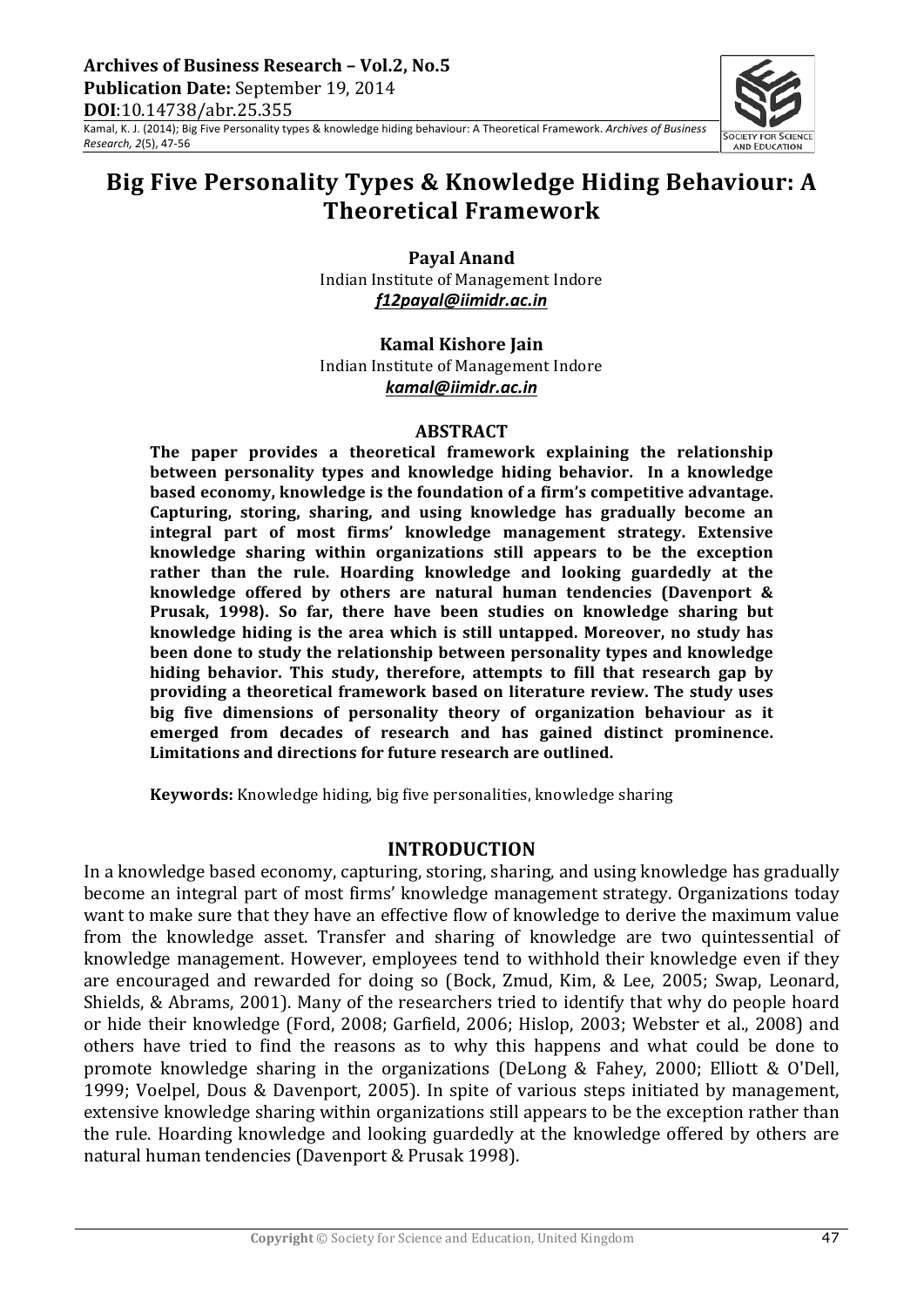# **LITERATURE REVIEW**

# **Knowledge sharing**

Knowledge sharing can be referred to as the process of capturing knowledge or moving knowledge from a source unit to a recipient unit (Bircham-Connoly, Corner & Bowden, 2005). Willem (2003) on the other hand defines KS as exchange of knowledge between two parties in a reciprocal process allowing reshape and sense making of the knowledge in the new context. Today's professionals are confronted with the "information-based, knowledge-driven, serviceintensive economy" (Bartlett & Ghoshal, 2002). Thus, knowledge is dependent on the individuals in the organization. It has been suggested that organizational knowledge resides in the interactions between individuals which forms the basis of competitive advantage (Argote  $&$ Ingram, 2000; Nonaka, 1991). Knowledge can be classified into tacit and explicit (Nonaka, 1994). Explicit knowledge is defined by Polanyi (1966, 1998) as knowledge that is formal, systematic and can be codified into records, databases. Tacit knowledge on the other hand is defined as knowledge that is personal, intangible and embedded in the cognitive minds of people and is obtained through learning and experience (Polanyi, 1966, 1998). Such knowledge can only be transferred by applying it (Choi & Lee, 2003). This knowledge is therefore more difficult to retain since it is intangible and not available in records. Van den Hooff & de Ridder (2004) further divide KS into a) knowledge donating – one's own view on his KS willingness b) knowledge receiving –one's view on colleagues KS willingness. This research will explore KS views based on these two dimensions.

Several studies have tried to identify the reasons for people not sharing knowledge. Riege (2005) has classified KS barriers into three broad categories, viz., (a) individual barriers,  $(b)$ organizational barriers, and (c) technological barriers. Individual barriers refer to personal barriers such as lack of communication skills, lack of social networks, differences in culture, lack of time, lack of trust, lack of motivation, lack of awareness of the benefit of KS, lack of interaction, fear of not receiving recognition (Riege, 2005; Jain et al., 2007; Wai Ling et al., 2009). Organization barriers are barriers that originate from the firm. Examples of such barriers are lack of rewards, lack of support from top management, ineffective HRM practices, weak organizational structure, inadequate infrastructure, poor organizational culture, office politics, lack of KM/KS strategies, lack of formal and informal avenue to share knowledge, competition between business units, lack of training etc. (Riege, 2005; Jain, et.al, 2007; Wai Ling et.al, 2009). Among the technology barriers highlighted (Riege, 2005) are lack of integration of IT systems/processes, lack of technical support, lack of maintenance of integrated IT systems, people's reluctance to use IT systems and lack of training for familiarization of IT systems and processes.

# **Knowledge Hiding**

Knowledge hiding is defined as an intentional attempt by an individual to withhold or conceal knowledge that has been requested by another person (Connelly, Zweig, Webster, & Trougakos, 2011). Connelly et. al. (2011, p. 67) contend that "knowledge hiding is not simply the absence of knowledge sharing. Although a comparison of knowledge hiding and sharing might suggest that individuals either share or hide their knowledge, we suggest that these variables are not the opposites of each other but rather two conceptually distinct constructs." According to one research (Takala & Urpilainen, 1999), hiding is not always deceptive. Hiding of knowledge could have positive intentions. This behaviour could be possessed to maintain confidentiality or to protect the interests of other parties (Saxe, 1991). Literally, it is not a uniformly negative behaviour. (Lane & Wegner, 1995). A newspaper survey of approximately 1700 readers suggests that 76 per cent of employees withhold knowledge from their colleagues (The Globe & Mail, 2006).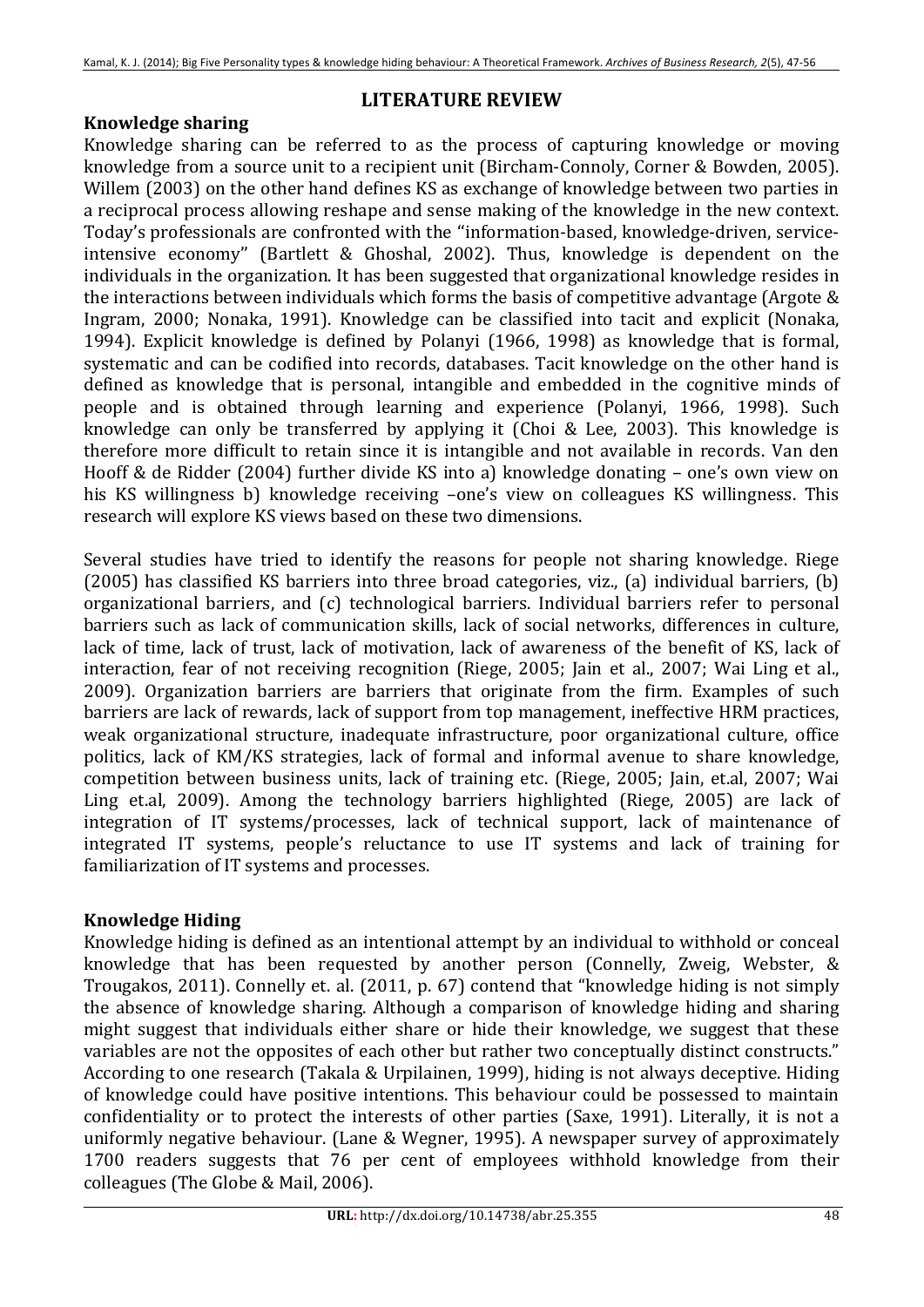Interestingly, this knowledge hiding construct is comprised of three dimensions (Xenoudaki  $&$ Stafyla, 2012 p. 372): "playing dumb, evasive hiding, and rationalized hiding. An employee using the playing dumb strategy denies having the requested knowledge at his or her disposal and does not share this knowledge, not even in fragments. If an employee communicates false information, or promises to deliver the requested information at a later time while having no intention of doing so whatsoever, then he or she is thought to be operating under the strategy of evasive hiding. These two strategies are likely to have the intention of deception on behalf of the transmitter. During the third strategy, that of rationalized hiding, the hider does not share the requested knowledge (or information), although it does offer the seeker an explanation regarding the reasons for which he or she is unable to deliver, either by expressing a personal weakness to do so, or by transferring the responsibility for hiding that knowledge to a third party (for example, to the supervisor)."

Different researches have assigned different set of reasons behind knowledge hiding behavior within the organizations such as prosocial, instrumental, laziness, etc. (Connelly et al, 2011, Webster et al., 2008). Various perspectives are proposed by one more research including social exchange, norms of secrecy and territorial behaviors (Webster et al., 2008).

## **Knowledge Hiding vs. Hoarding**

Researchers have attempted to distinguish between knowledge hiding and knowledge hoarding. Knowledge hoarding represent the act of accumulating knowledge that may or may not be shared at a later date (Hislop, 2003). It is more an act of accumulating knowledge with a purpose of making some gain out of it. According to Connelly et al (2011), in contrast to knowledge hoarding, knowledge hiding represents an intentional concealment of knowledge, or an intentional attempt to withhold or conceal knowledge that has been requested by another individual.

According to research by Ford (2008), there might be a behavior, called disengagement, in which individuals neither do share nor actively do hoard/hide their knowledge. However, knowledge hoarding is amassing and protecting of knowledge. Also, hiding is subset of knowledge hoarding. Hiding is basically protecting of knowledge which has been requested whereas hoarding would be the act of not sharing the knowledge (Ford, 2008). The research by Ford identified three different constructs i.e. knowledge sharing, partial knowledge sharing and knowledge hoarding and gave a diagrammatic representation of these three constructs on a continuum (Diagram source- Ford, 2008)-

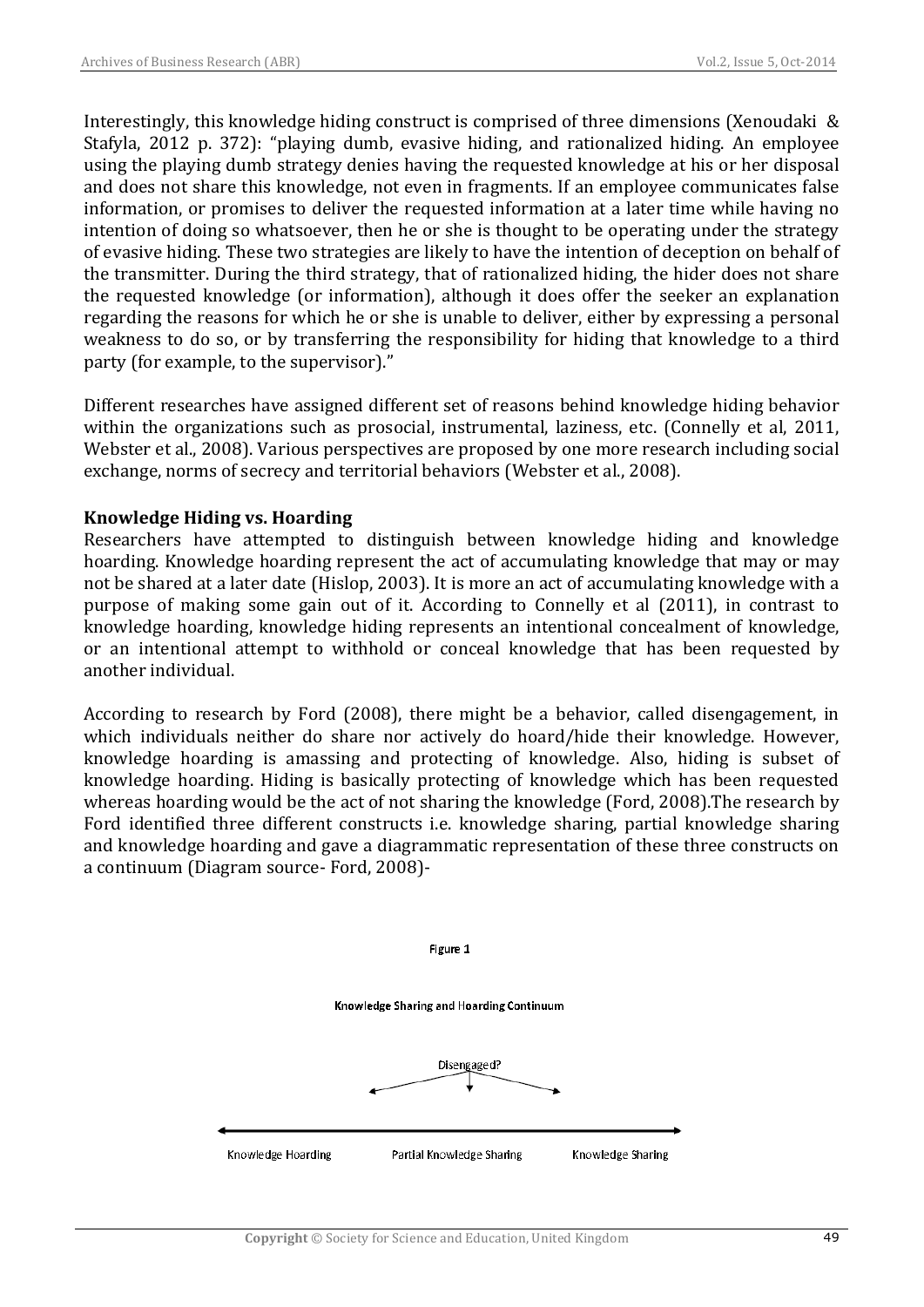Well, similar to hiding of knowledge, hoarding is not acceptable in the organizations. Employees shouldn't be allowed to hoard knowledge and information. Hoarding takes organizations at risk and hampers the productivity of other workers (Lloyd, 2009). Hence, the concepts of these two may overlap at times, but these are two different constructs in nature.

# **RESEARCH METHODOLOGY**

Since the research in the field of knowledge hiding is quite novel, there is not much literature available. More than 70 research papers including knowledge hiding and knowledge sharing were culled from various sources such as EBSCO, ISTOR, PROQUEST, Google Scholar etc. However, only those papers were used which were relevant to this study. The focus while doing the literature review on knowledge hiding was on recent papers so that current state of the field could be identified. While doing the literature review on big five personalities, though there were umpteen literature available, only classical papers have been used. The keywords chosen to search the articles/papers were knowledge hiding, hiding, knowledge sharing, sharing, big five personalities, personality dimensions etc. Besides articles and papers, few surveys and newspaper articles were also referred.

## **BIG\*5\*PERSONALITY THEORIES: LITERATURE REVIEW AND PROPOSITIONS\*\***

Researchers have been trying to find out the reasons behind variety of individual behaviours such as sharing of knowledge, hoarding or hiding of knowledge etc. Relationship between personality types and learning styles, leadership styles, job satisfaction, job performance etc is well documented. However, the relationship between personality types and knowledge hiding remains unexplored. Earlier researches have shown that individuals who score high on personality inventories tend to be more motivated and enthusiastic about knowledge sharing (Matzler & Mueller, 2011). Few research studies took help of various personality theories to identify their relationship with knowledge sharing such as the Five Factor Model of Personality (FFM) or the Big Five Personality Model (Matzler & Mueller, 2011), self-efficacy (Tsai & Cheng, 2010) and self-esteem (Lee  $&$  Jang, 2010). At the same time, factors such as personal competence and confidence are one of the major requirements for an individual to possess knowledge sharing behaviour (Yaakub et al, 2013).

According to previous researches, individuals who are positive about themselves can face criticism and accept feedback more effectively (Judge & Mueller, 2011). They are hardly affected by negative evaluations and are risk taking (Lee & Jang, 2010). "Positive personality traits such as trust and openness are likely to be more influenced by anxiety and tend to withdraw from knowledge sharing behavior. They are afraid of being critiqued and evaluated by others. In our context, it is expected that high core self-evaluations will reduce evaluation apprehension and increase one's motivation in sharing knowledge (Yaakub et al, 2013)".Hence, it is clear that personality plays very important role in knowledge sharing or hoarding of information within organizations. As already discussed, various theories of personalities are used to identify the same but the two majorly used models are the big five personality model (Goldberg, 1990) and Myers-Briggs Type Indicator (MBTI) by Briggs & Myers (1987). Both the theories have their own pros and cons but big five personality instrument has been used often to assess the personality of individuals (Goldberg & Saucier, 1995; Mount, Ilies & Johnson, 2006; Sodiya, Longe, Onashoga, Awodele, & Omotosho, 2007). The main reason behind this is that it covers most aspects of personality (Robbins, 2003). The big five traits emerged from decades of research and have been celebrated for their ability to simplify an otherwise overwhelming number of traits (Hofsted, 1994; John, 1990; McCrae & Costa, 1987), their crosscultural capability (McCtae & Costa, 1997), and their ability to predict behavior. To understand Big Five Personalities dimensions (Extraversion, Emotional Stability, Agreeableness,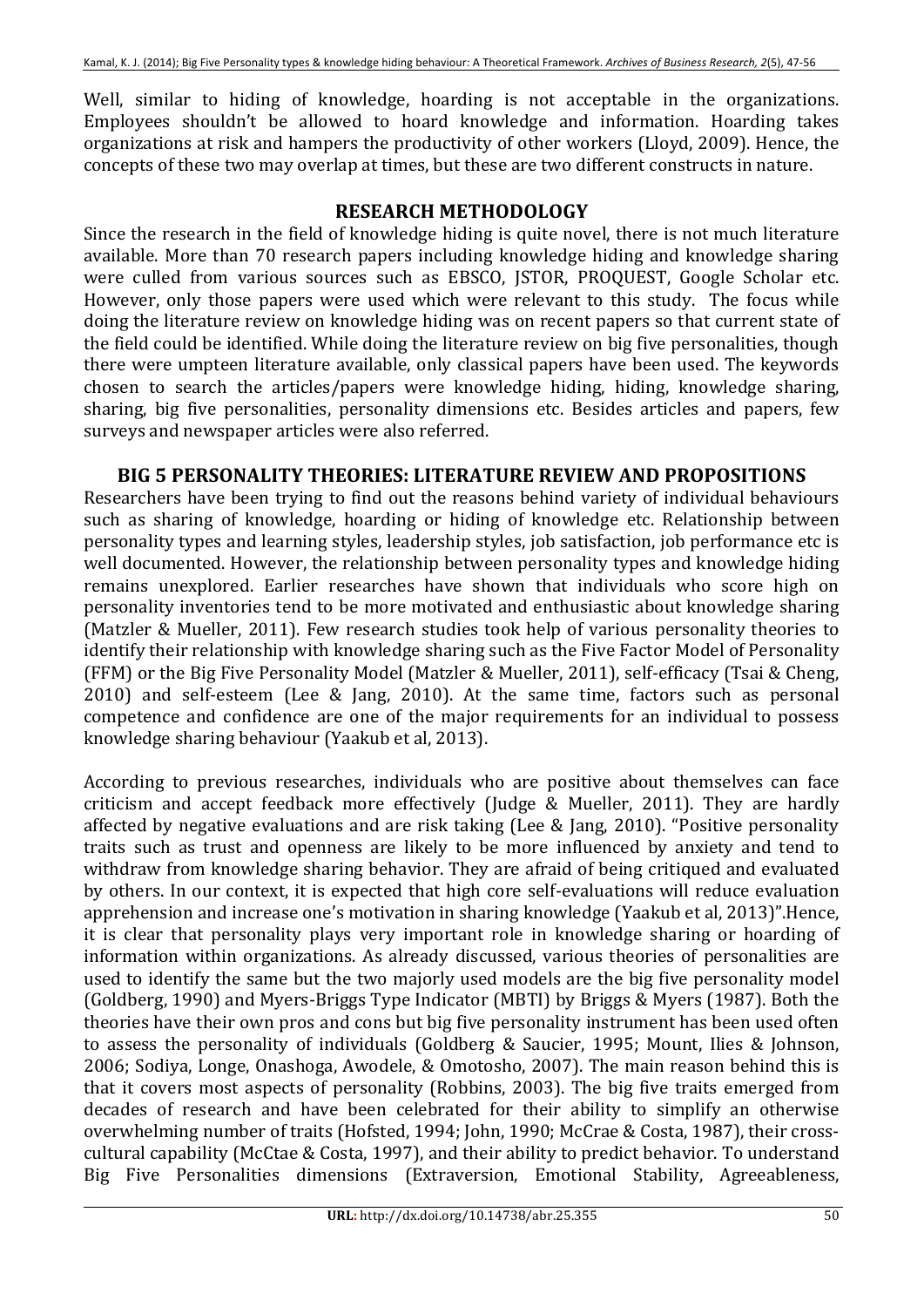Conscientiousness, and Openness to Experience) and how does it affect the knowledge hiding behaviour, we need to understand each of these dimensions one by one.

## **Extraversion**

This is the first dimension in big five personality and most frequently this is called as Extraversion or Surgency (Botwin & Buss, 1989; Digman, & Chock, 1981; Hogan, 1983; Howarth, 1976; Norman, 1963). The major traits include outgoing, gregarious, assertive, talkative, and energetic. Hogan (1986) considers this dimension as of two components. The first one is 'ambition' that includes initiative, surgency, ambition, and impetuous and the other one is 'sociability' that includes sociable, exhibitionist, and expressive. In a research, extraversion is found to be positively related to the attitude towards knowledge sharing (Teh, Yong, Chong, & Yew, 2011).

Individuals high in extraversion tend to be sociable (Besser & Shackelford, 2007). Extraverts are highly enthusiastic, energetic and positive. Studies have suggested that extraverts are likely to have positive emotions and contribute to greater team satisfaction (Watson & Clark 1984; Barrick, Stewart, Neubert, & Mount, 1998). As extraverts are emotionally positive and are quite satisfied when working with teams, these individuals might increase knowledge sharing among group members to make their team viable (Teh et al, 2011). On the basis of the traits possessed by extraverts, it is assumed that these individuals would not prefer to hide knowledge. These people would be highly outspoken and enthusiastic about revealing whatever knowledge they have. Hence, it is proposed that-

Proposition 1- A negative relationship exists between extraversion and knowledge hiding behaviour.

## **Neuroticism\*\***

This is the second dimension of big five personality. According to Barrick and Mount (1991). "Common traits associated with this factor include being anxious, depressed, angry, embarrassed, emotional, worried, and insecure." According to John (1989), "Neuroticism contrasts emotional stability with different negative moods such as anxiety, sadness and nervous tension." It is said that people who are high on neuroticism often express their attitudes toward their co-workers (Lepine & Dyne, 2001). In a research, neuroticism is found to be positively related to the attitude towards knowledge sharing (Teh et al., 2011). Infact, in one more research, it is found that neuroticism people have poor emotional stability and can easily surrender under anxiety, depression or insecurity (Martínez et al., 2010). Hence, despite of the fact that neurotic people possess negative moods and anxious behaviour, taking previous researches into consideration, it can be assumed that people who are high on neuroticism would not indulge in knowledge hiding behaviour. This presents another set of proposition.

Proposition 2- A negative relationship exists between neuroticism and knowledge hiding behaviour.

## **Agreeableness\*\***

The third dimension agreeableness is also known as Likability (Conley, 1985; Hakel, 1974; Hogan, 1983; McCrae & Costa, 1985; Norman, 1963). Researchers have given different names to it such as friendliness (Guilford & Zimmerman, 1949), social conformity (Fiske, 1949) etc. Characteristics which identify agreeableness are being courteous, flexible, trusting, goodnatured, cooperative, forgiving, soft-hearted, and tolerant. Agreeableness indicates individual's predisposition of being interpersonally pleasant (Besser & Shackelford 2007). Individuals high in agreeableness are courteous, good-natured, helpful, forgiving, generous, joyful and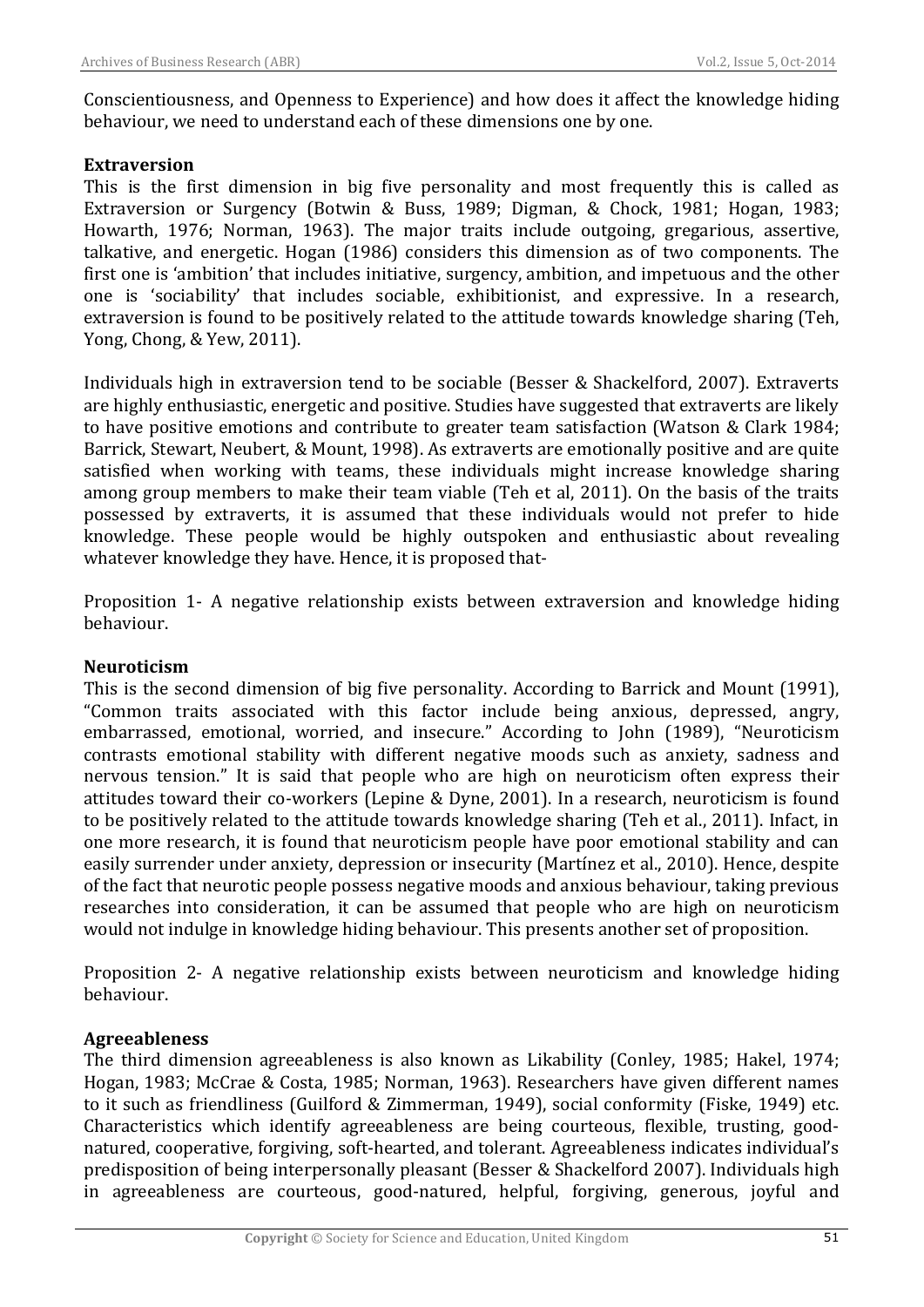cooperative (Barrick & Mount, 1991). Characteristics such as sympathetic, altruistic, cooperative, trust worthy and friendly nature are possessed by them which shows that they are willing to share their knowledge in order to make the project successful (Srinivasan, 2009). Due to the characteristics possessed by agreeable individuals, it can be assumed that they would not indulge in knowledge hiding behaviour. Being good natured and liked by people. they would like to be supportive towards others. The proposition proposed is as follows:

Proposition 3- A negative relationship exists between agreeableness and knowledge hiding behaviour.

## **Conscientiousness\***

It is also known as Conscience (Hakel, 1974; John, 1989; McCrae & Costa, 1985; 1987; Norman, 1963), although it has also been called Conformity or Dependability (Hogan, 1983). This dimension remained contentious among research scholars as some writers (Botwin & Buss, 1989; Hogan, 1983; John, 1989) have suggested that conscientiousness implies dependability which means being careful, responsible, well thought-out, and planful. Others have added some additional traits to these which say it includes volitional variables such as hardworking, persevering and achievement-oriented. It is assumed that a person high on conscientiousness is more cooperative with others compared to those having lower level of conscientiousness (Lepine & Dyne, 2001). Conscientiousness possesses traits related to dependability, sense of accomplishment and perseverance (Thomas, Moore & Scott, 1996). Individuals with high conscientiousness are considered to be more dutiful, dependable, reliable, responsible, organized and hardworking (Barrick & Mount, 1991). These people are responsible but due to their highly achievement orientation, it could be assumed that these people will indulge in hiding of knowledge to achieve their target, which leads to next proposition:

Proposition 4- A positive relationship exists between conscientiousness and knowledge hiding behaviour.

## **Openness to Experience**

This is the last dimension and also known as Intellect or Intellectence (Digman & Takemoto-Chock, 1981; Hogan, 1983; John, 1989). Openness to Experience (McCrae & Costa, 1985) or Culture (Hakel, 1974; Norman, 1963), the trait it possesses includes being imaginative, inquisitive, cultured, original, broad-minded, intellectual, and creatively sensitive. This dimension reflects individual's independent, liberal, and daring behaviour. Due to this nature, these individuals intend to gain new knowledge.

In a research, openness to experience is found to have an inverse relationship with the attitude towards knowledge sharing (Teh et al, 2011). Being curious, intelligent, innovative and daring or courageous in nature, it could be assumed that these people would have preference for hiding of knowledge. Hence, the next set of propositions follows:

Proposition 5- A positive relationship exists between openness to experience and knowledge hiding behaviour.

Diagrammatically, the proposed theoretical framework between the big five personality dimensions and knowledge hiding can be shown as follows: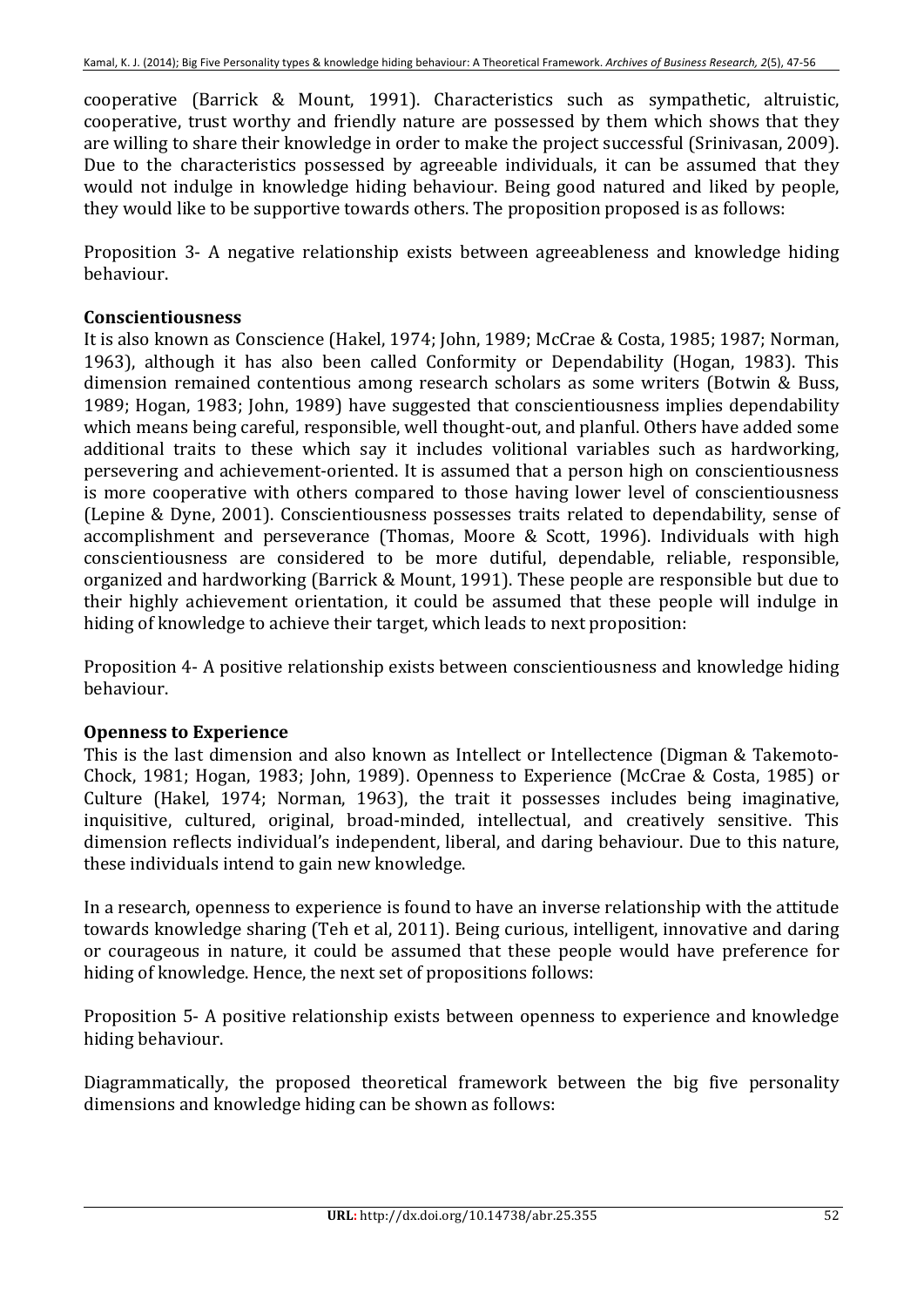

# **CONCLUSION,\*LIMITATIONS AND RECOMMENDATIONS FOR FUTURE RESEARCHERS**

The paper makes an attempt to explain a possible relationship that may exist between personality types and knowledge hiding. The relationship needs to be tested empirically. An empirical study by future researchers in different contexts will add to the existing body of knowledge in this field. Such a study will have practical utility for the organizations (such as academic institutions and companies in the IT domain) for whom organizational learning and knowledge management is of great importance. Organizations will be able to design a selection test so that they are able to recruit people with required personality type. The paper makes a unique contribution to theory because this construct has not been examined so far.

It may be noted that the paper has not considered the factors that may have moderating effect on knowledge hiding. It may be worthwhile to see if the culture, leadership, degree of trust etc. may moderate the effect of personality on knowledge hiding. It will also be useful to examine how knowledge hiding affects organizational performance and the kind of organizations that are likely to suffer more because of knowledge hiding.

## **References**

Argote, L. & Ingram, P. (2000). Knowledge transfer: A basis for competitive advantage in firms. *Organizational Behavior and Human Decision Processes, 82 (1), 150-169.* 

Barrick, M. R. & Mount, M. K. (1991). The big five personality dimensions and job performance: a metaanalysis. *Personnel psychology*, 44, 1-26.

Barrick, M.R., Stewart, G.L., Neubert, M.J. & Mount, M.K. (1998). Relating member ability and personality to workteam processes and team effectiveness. *Journal of Applied Psychology*, 83(3), 377-391.

Bartlett, C.A. & Ghoshal, S. (2002). Managing Across Borders: The Transnational Solution: Harvard Business School Press.

Besser, A. & Shackelford, T.K. (2007). Mediation of the effects of the big five personality dimensions on negative mood and confirmed affective expectations by perceived situational stress: A quasi-field study of vacationers. *Personality and Individual Differences, 42(7), 1333-1346.* 

Bircham-Connolly, H., Corner, J. and Bowden, S. (2005). An empirical study of the impact of question structure on recipient attitude during knowledge sharing. *Electronic Journal of Knowledge Management*, 32 (1), 1-10.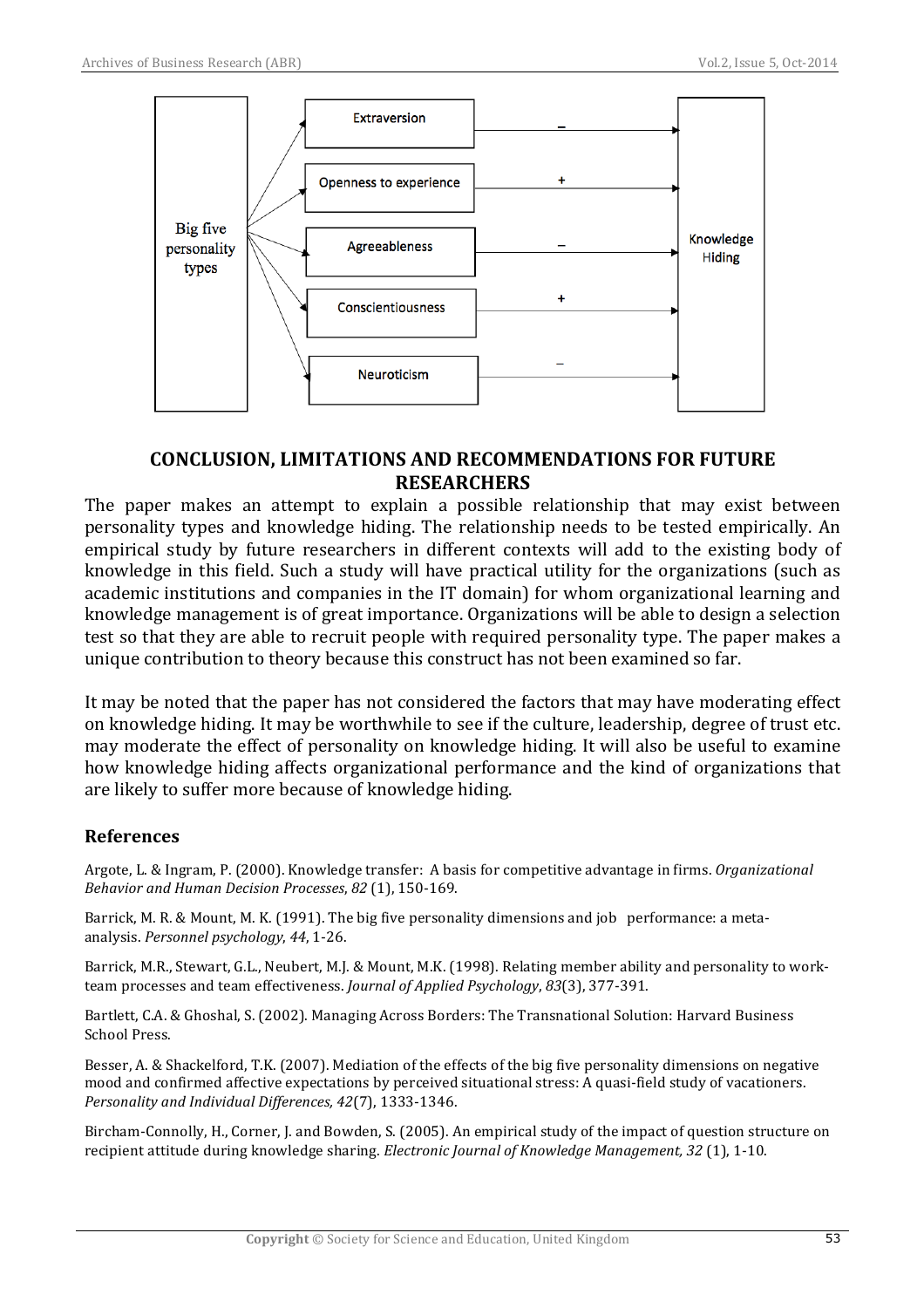Bock, G.W., Zmud, R.W., Kim, Y. G., & Lee, J. N. (2005). Behavioral intention formation in knowledge sharing: Examining the roles of extrinsic motivators, social-psychological forces & organizational climate. *MIS Quarterly*, *29*,!87–112.

Botwin, M.D. & Buss, D.M. (1989). Structure of act-report data: Is the five-factor model of personality recaptured? *Journal'*of!*Personality'*&!*Social'Psychology,'56,'*988<1001.

Briggs, K.C., Myers I.B. & McCaulley M.H. (1987). The Myers-Briggs Type Indicator (Form G). *Consulting* Psychologists Press, Palo Alto, CA.

Choi, B. & Lee, B. (2003). An empirical investigation of KM styles and their effect on corporate performance. *Information and Management, 40* (5), 403-417.

Conley J. J. (1985). Longitudinal stability of personality traits: A multi trait-multi method multi occasion analysis. *Journal'*of!*Personality'*&!*Social'Psychology,'49,* 1266<1282.

Connelly E. C., Zweig D., Webster J., & Trougakos P. J. (2011). Knowledge hiding in organizations. *Journal of Organizational'Behavior*,!*33*,!64–88.

Davenport, Thomas H., & Prusak, L. (1998). *Working Knowledge: How Organizations Manage What They Know.* Cambridge, MA: Harvard Business School Press.

DeLong, D.W. & Fahey, L. (2000). Diagnosing cultural barriers to knowledge management. *Academy of Management Executive, 14*(4), 113-127

Digman, J. M., Takemoto-Chock, N. K. (1981). Factors in the natural language of personality: Re-Analysis, comparison, and interpretation of *six* major studies. *Multivariate Behavioral Research*, 16, 149-170.

Elliott & O'Dell,C. (1999). Sharing Knowledge & Best Practices: The Hows and Whys of Tapping Your Organization's Hidden. *Health Forum Journal, 42*(3), 34.

Fiske D W. (1949). Consistency of the factorial structures of personality ratings from different sources. *Journal ofAbnoma1'Social'Psychology,'44,'*329<344.

Ford, D. P. (2008). Disengagement from knowledge sharing: the alternative explanation for why people are not sharing. Administrative Sciences Association of *Canada*, 1-24.

Garfield, S. (2006). 10 reasons why people don't share their knowledge, *KM Review*, 9(2), 10-11.

Goldberg, L. R., & Saucier, G. (1995). So what do you propose we use instead? *Psychological Bulletin, 117*, 221–225.

Goldberg, L.R., (1990). An alternative "description of personality": The big-five factor structure. *Journal of Personal* and Sociological Psychology, 59, 1216-1229.

Guilford, J. P. & Zimmerman, W. S. (1949). *The Guilford-Zimmerman Temperament Survey*. Beverly Hills, CA: Sheridan Supply.

Hakel, M. D. (1974). Normative personality factors recovered from ratings of personality descriptors: The beholder's eye. *Personnel psychology*, 27, 409-421.

Hislop, D. (2003). Linking human resource management and knowledge management via commitment: A review and research agenda. *Employee Relations*. doi:10.1108/01425450310456479

Hogan, R. (1983). A socio analytic theory of personality. In Page MM. (Ed.), *Personality current theory & research: Nebraska symposium on motivation.* Lincoln, NE University of Nebraska Press.

Howarth, E. (1976). Were Cattell's 'personality sphere' factors correctly identified in the first instance? *British Journal of Psychology, 67, 213-230.* 

Jain, K.K, Sandhu, M.M. and Sidhu, G.K (2007), "Knowledge sharing among academic staff: a case study among business schools in Klang Valley, Malaysia", *Journal for the Advancemnet of Arts and Science*, Vol. 2 January 2007, pp.23<29.

John O. P. (1989). Towards a taxonomy of personality descriptors. In Buss DM, Cantor N (Eds.), *Personality psychology: Recent trends and emerging directions.* New York: Springer-Verlag.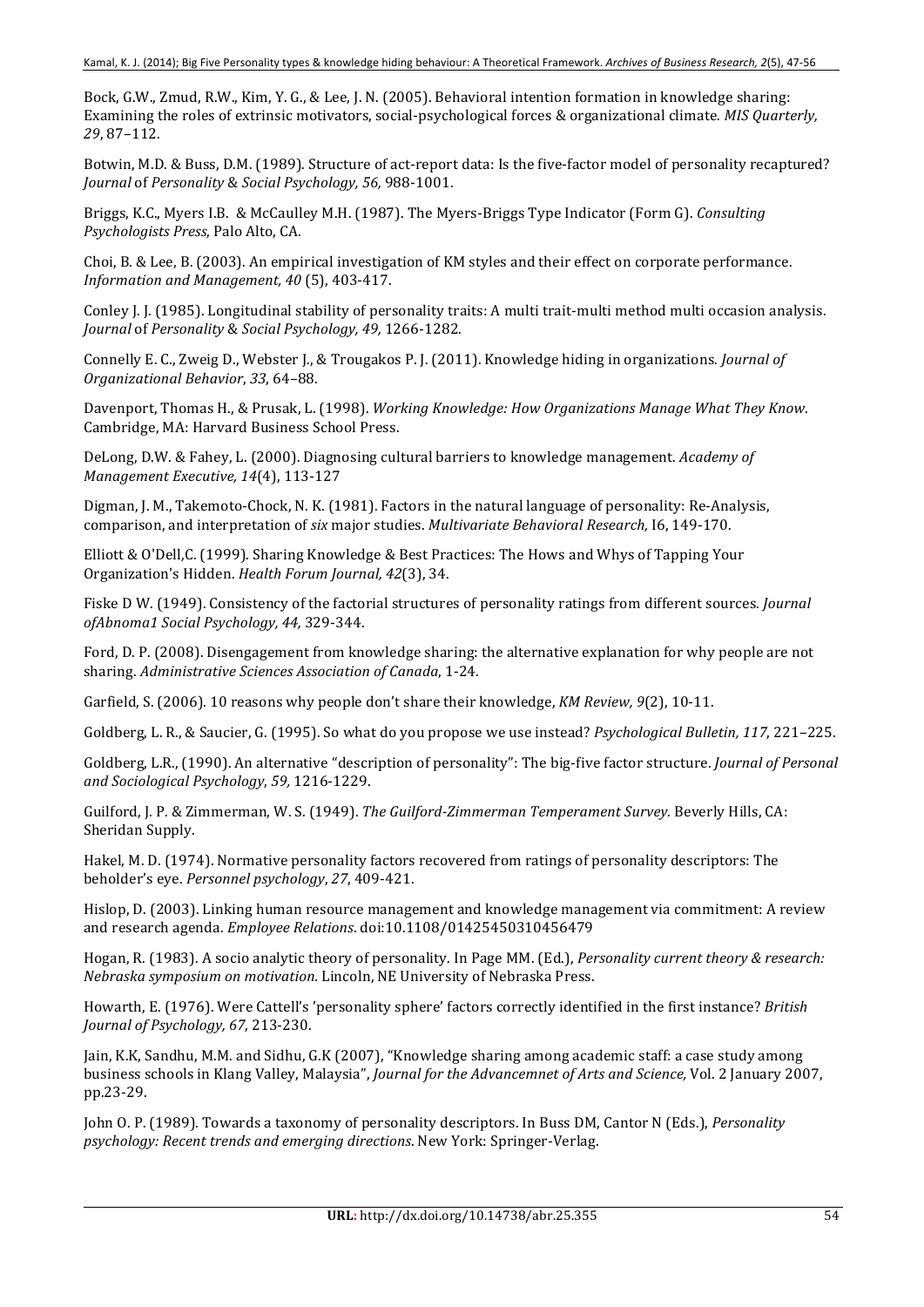John, O. P. (1990). The "Big Five" factor taxonomy: Dimensions of personality in the natural language and in questionnaires. In L. A. Per vin (Ed.) Handbook of personality: Theory and research, 66-100, New York: Guilford Press.

Judge, T. A. & Mueller, J. D. (2011), "Implications of core self-evaluations for a changing organizational context", Elsevier!Science!BV,!*Human'Resource'Management'Review*,!*21*(4),!331<341.!

Lane, J. D., & Wegner, D. M. (1995). The cognitive consequences of secrecy. *Journal of Personality and Social Psychology*,!*69*,!237–253.

Lee E. J., Jang, J. W. (2010). Profiling good Samaritans in online knowledge forums: Effects of affiliative tendency, self-esteem, and public individuation on knowledge sharing. *Computers in Human Behavior, 26 (6*), 1336-1344.

Lepine, J.A. & Dyne, L.V. (2001). Voice and cooperative behaviour as contrasting forms of contextual performance: Evidence of differential relationships with big five personality characteristics and cognitive ability. *Journal of Applied'Psychology*,!*86*(2),!326<336.

Lloyd J. (2009). Manager Must Show Employees That Hoarding Knowledge Won't Bring Job Security. Aspen publishers Inc.

Lorr, M. Manning, T. T. (1978). Higher-order personality factors of the ISI. *Multivariate Behavioral Research, 13*, 3-7.

Martínez, L.G., A.R. Díaz, G. Licea & Castro J.R. (2010). Big five patterns for Software Engineering roles using an ANFIS learning approach with RAMSET. Proceedings of the 9th Mexican International Conference on Artificial Intelligence Conference on Advances in Soft Computing: Part II (MICAI' 10), 428-439.

Matzler K. & Mueller J. (2011), "Antecedents of knowledge sharing – Examining the influence of learning and performance orientation", Elsevier Ltd., Journal of Economic Psychology, 32(3), 317-329.

McCrae, R. R., & Costa, P. T. (1997). Personality trait structure as a human universal. *American Psychology*, 52, 509-516.

McCrae, R. R., & Costa, P. T., Jr. (1987). Validation of the five-factor model of personality across instruments and observers.!*Journal'of'Personality'and'Social'Psychology,'52,* 81<90.

McCrae, RR, & Costa P. T. (1985). Updating Norman's "adequate taxonomy": Intelligence and personality dimensions in natural language and in questionnaires. *Journal of Personality & Social Psychology, 49*,710-721.

Mount, M., Ilies, R, & Johnson, E. (2006). Relationship of Personality Traits and Counterproductive Work Behaviors: The Mediating Effects of Job Satisfaction. *Personnel Psychology, 59*, 591-622.

Nonaka, I. (1991). The knowledge-creating company. *Harvard Business Review*, 69 (6), 96-111.

Nonaka, I. (1994), A dynamic theory of organizational knowledge creation. *Organization Science*, 5 (1), 14-37.

Norman, W. (1963). Toward an adequate taxonomy of personality attributes: Replicated factor structure in peer nomination!personality!ratings. *Journal of'Abnormal'&'Social'Psychology,'66,*576<583.

Polanyi, M. (1966). The Tacit Dimension, Routledge and Kegan Paul: London, UK.Polanyi, M. (1998). The Tacit Dimension, in Prusak, L. (Ed), *Knowledge in Organization*, Butterworth-Heinemann, Boston, MA

Riege, A. (2005). Three dozen knowledge sharing barriers managers must consider. *Journal of Knowledge Management, 9* (3), 18-35.

Robbins, S. P. (2003). Organizational Behaviour. *Prentice Hall, New Iersev*.

Saxe, L. (1991). Lying: Thoughts of an applied social psychologist. *American Psychologist*, 46, 409–415.

Sodiya, A.S., H.O.D. Longe, S.A. Onashoga, O. Awodele and L.O. Omotosho (2007). An improved assessment of personality traits in software engineering. *Interdisciplinary Journal of Information in Knowledge Management*, 2, 163<178.

Srinivasan, S. S. (2009). Performance under requirements uncertainty: A personality perspective. Proceedings of PACIS.

Swap, W., Leonard, D., Shields, M., & Abrams, L. (2001). Using mentoring and storytelling to transfer knowledge in the!workplace.!*Journal'of'Management'Information'Systems*,!*18,* 95–114.